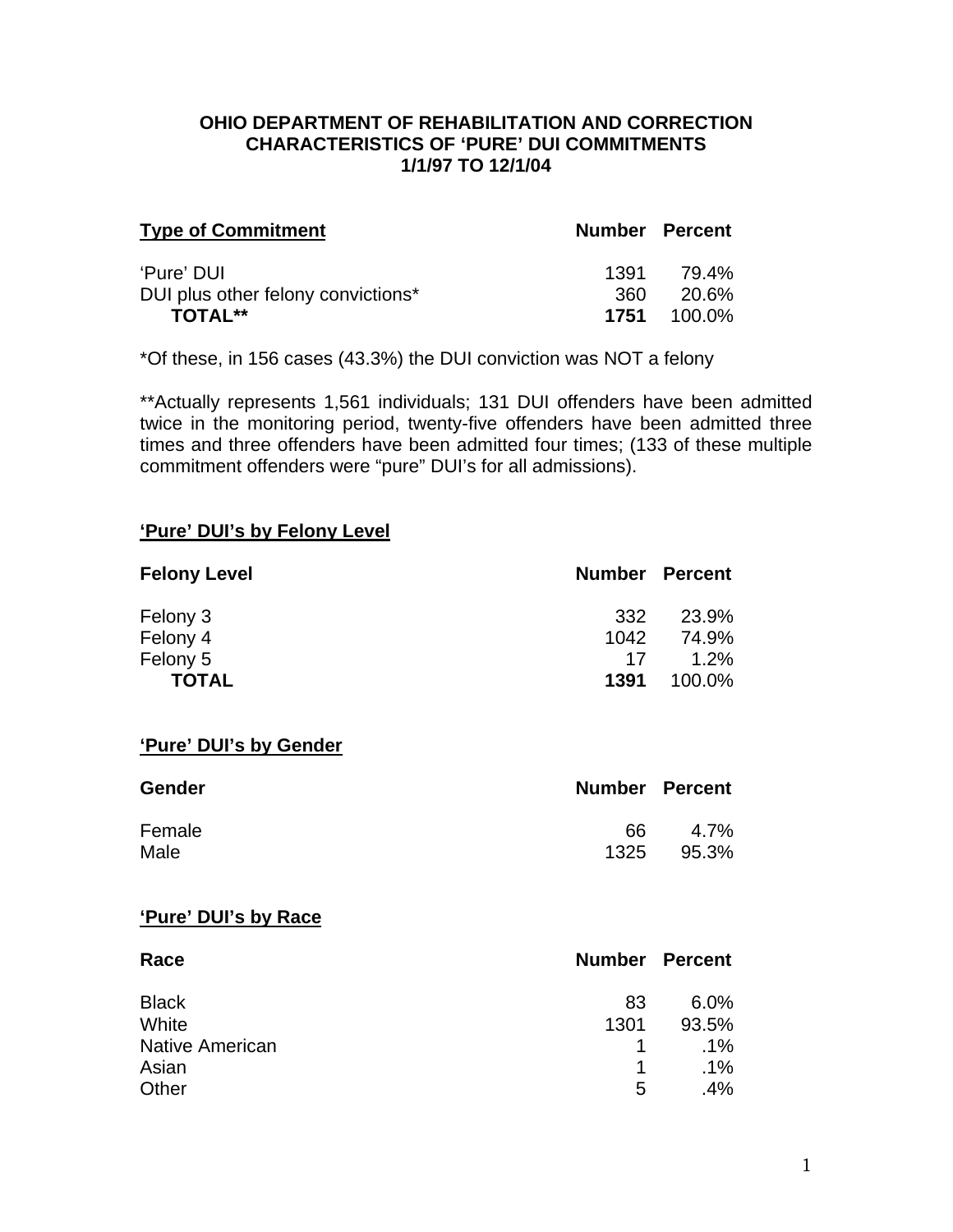# **'Pure' DUI's by Age at Commitment**

| <b>Age at Commitment</b> | <b>Number</b> | Percent |
|--------------------------|---------------|---------|
| 25 and under             | 72            | 5.2%    |
| 26 to 30                 | 202           | 14.5%   |
| 31 to 35                 | 266           | 19.1%   |
| 36 to 40                 | 343           | 24.7%   |
| 41 to 45                 | 290           | 20.8%   |
| 46 to 50                 | 135           | 9.7%    |
| Over 50                  | 83            | 6.0%    |
|                          |               |         |

| Range = $19$ to $77$ | Median = $38$ |
|----------------------|---------------|
| Mean $= 37.9$        | Mode $= 38$   |

# **'Pure' DUI'S by Security Classification**

| <b>Security Level</b>                | <b>Number Percent</b> |        |
|--------------------------------------|-----------------------|--------|
| Level 1-A                            | 74                    | 5.3%   |
| Level 1-B                            | 1050                  | 75.5%  |
| Level 2                              | 151                   | 10.9%  |
| Level 3*                             | 114                   | 8.2%   |
| Level 4-B                            | 2                     | $.1\%$ |
| *Includes inmates still in reception |                       |        |

# **'Pure' DUI's by County of Commitment**

| <b>County of Commitment</b> | <b>Number</b> | <b>Percent</b> |
|-----------------------------|---------------|----------------|
| Cuyahoga                    | 106           | 7.6%           |
| Summit                      | 103           | 7.4%           |
| <b>Stark</b>                | 95            | 6.8%           |
| Hamilton                    | 82            | 5.9%           |
| Franklin                    | 75            | 5.4%           |
| Lorain                      | 68            | 4.9%           |
| <b>Butler</b>               | 54            | 3.9%           |
| Clermont                    | 53            | 3.8%           |
| Lake                        | 41            | 2.9%           |
| Warren                      | 32            | 2.3%           |
| Portage                     | 32            | 2.3%           |
| <b>All Other Counties</b>   | 650           | 46.7%          |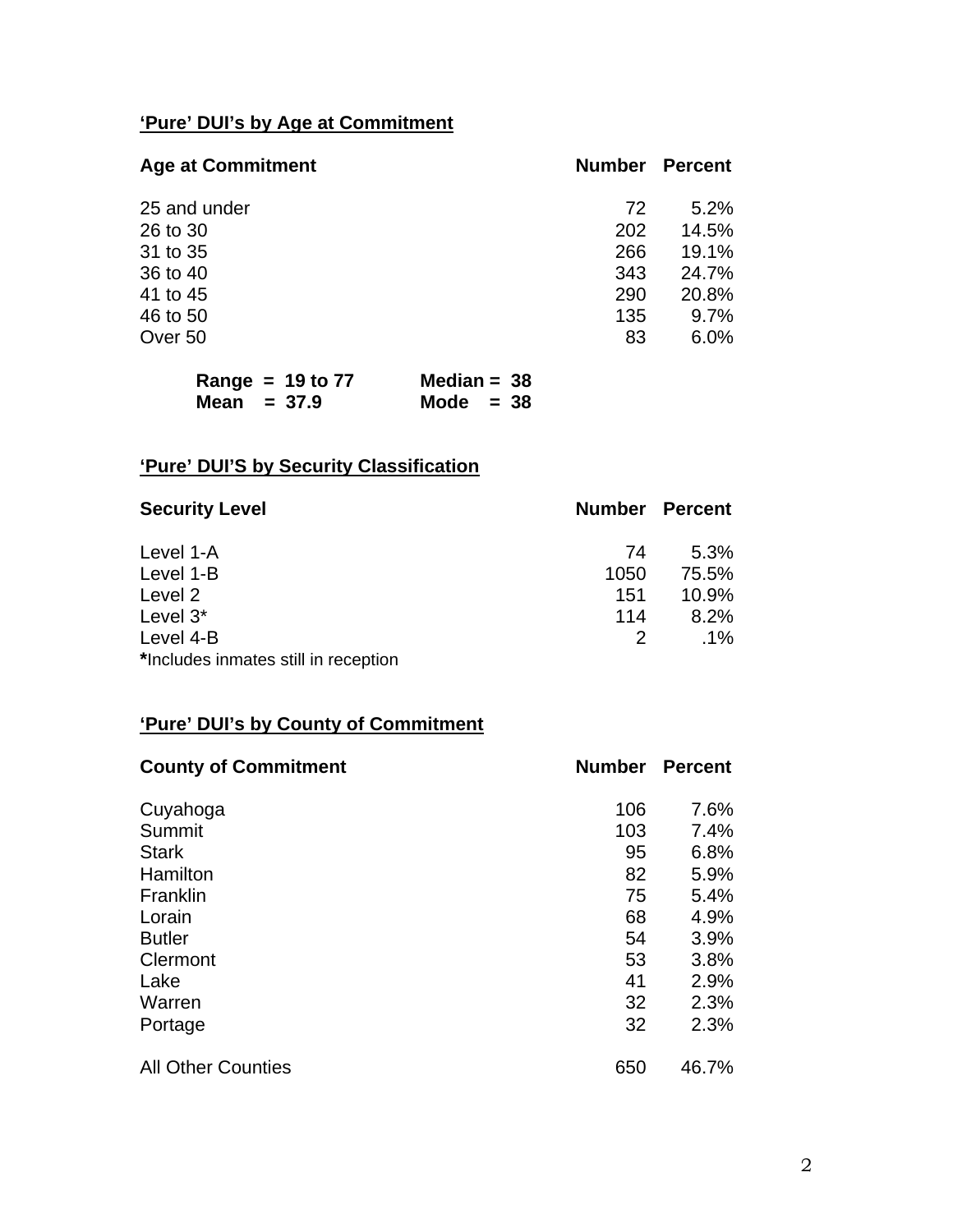## **'Pure' DUI's by Current Status**

| <b>Current Status</b>                  | <b>Number</b> | <b>Percent</b> |
|----------------------------------------|---------------|----------------|
| <b>Currently Incarcerated</b>          | 242           | 17.4%          |
| <b>Judicial Release</b>                | 227           | 16.3%          |
| <b>Released under PRC</b>              | 627           | 45.1%          |
| Released to Appeal Bond                | 5             | $.4\%$         |
| <b>Furlough (Transitional Control)</b> | 42            | 3.0%           |
| <b>Vacated Sentence</b>                | 10            | $.7\%$         |
| <b>Court Order</b>                     | 10            | $.7\%$         |
| Death of Inmate                        |               | .5%            |
| Released at Expiration of Prison Term* | 221           | 15.9%          |

\*Released without post-release control; of the 223 releases so far in 2004, 141 were expiration of prison term (63.2%), compared with 32 inmates released onto PRC (twenty-one of whom had successfully completed the IPP sentence reduction program).

#### **'Pure' DUI's by Length of Sentence (in months)**

| <b>Length of Sentence</b>           |     | <b>Number Percent</b> |
|-------------------------------------|-----|-----------------------|
| Two Months (mandatory sentence)     | 29  | 2.1%                  |
| Three to Six months                 | 192 | 13.8%                 |
| Seven to Eleven months              | 154 | 11.1%                 |
| Twelve months                       | 391 | 28.0%                 |
| Thirteen to Seventeen months        | 149 | 10.7%                 |
| Eighteen months                     | 117 | 8.4%                  |
| Nineteen to Twenty-four Months      | 170 | 12.2%                 |
| <b>Twenty-five to Thirty Months</b> | 70  | 5.0%                  |
| Thirty-one to Thirty-five Months    | 0   |                       |
| Thirty-six months                   | 67  | 4.8%                  |
| Forty-eight to Fifty-nine Months    | 35  | 2.5%                  |
| <b>Sixty Months</b>                 | 17  | 1.2%                  |
| 48. 41. .                           |     |                       |

| Mode   | $= 12$ months |
|--------|---------------|
| Median | $= 12$ months |

 $Mean = 16.4 months$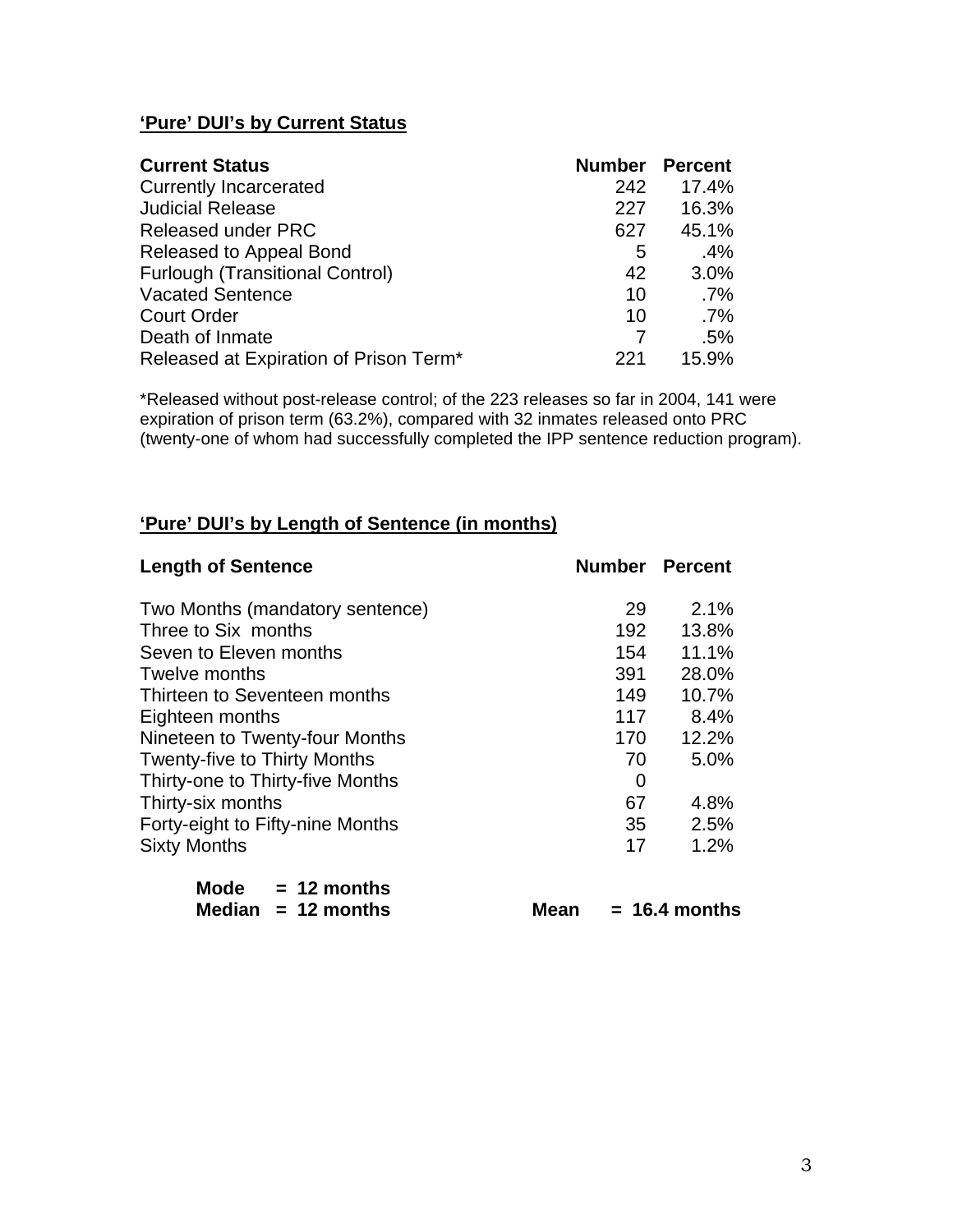## **'Pure' DUI's by Number of Prior Incarcerations**

| <b>Number of Prior Incarcerations</b> | <b>Number Percent</b> |       |
|---------------------------------------|-----------------------|-------|
| None                                  | 827                   | 59.5% |
| One                                   | 317                   | 22.8% |
| Two                                   | 146                   | 10.5% |
| Three or more                         | 101 -                 | 7.3%  |

## **'Pure' DUI's Currently Incarcerated by Parent Institution\* (12/1/04)**

|                                                       |                         |                | # in         |
|-------------------------------------------------------|-------------------------|----------------|--------------|
| <b>Institution</b>                                    | <b>Number</b>           | <b>Percent</b> | Camp         |
| <b>Allen Correctional Institution</b>                 | 6                       | 2.5%           |              |
| <b>Belmont Correctional Institution</b>               | 4                       | 1.6%           | 1            |
| <b>Chillicothe Correctional Institution</b>           | 11                      | 4.5%           |              |
| <b>Corrections Reception Center</b>                   | 23                      | 9.5%           |              |
| <b>Franklin Pre-Release Center</b>                    | 1                       | .4%            |              |
| <b>Grafton Correctional Institution</b>               | 4                       | 1.7%           |              |
| <b>Hocking Correctional Institution</b>               | $\overline{2}$          | $.8\%$         |              |
| <b>Lake Erie Correctional Institution</b>             | 5                       | 2.1%           |              |
| <b>London Correctional Institution</b>                | $9$                     | 3.7%           | 1            |
| <b>Lorain Correctional Institution</b>                | 8                       | 3.3%           |              |
| <b>Madison Correctional Institution</b>               | $\overline{\mathbf{4}}$ | 1.7%           |              |
| <b>Mansfield Correctional Institution</b>             | 3                       | 1.2%           | $\mathbf{2}$ |
| <b>Marion Correctional Institution</b>                | 3                       | 1.2%           | $\mathbf{1}$ |
| <b>Noble Correctional Institution</b>                 | 5                       | 2.1%           |              |
| <b>North Central Correctional Institution</b>         | 9                       | 3.7%           |              |
| <b>North Coast Correctional Treatment Facility</b>    | 105                     | 43.4%          |              |
| Northeast Pre-Release Center                          | 3                       | 1.2%           |              |
| Ohio Reformatory for Women                            | 6                       | 2.5%           |              |
| <b>Ohio State Penitentiary</b>                        | 3                       | 1.2%           | 3            |
| <b>Pickaway Correctional Institution</b>              | 16                      | 6.6%           |              |
| <b>Ross Correctional Institution</b>                  | 4                       | 1.6%           | 3            |
| Southeastern Correctional Institution                 | 3                       | 1.2%           |              |
| <b>Trumbull Correctional Institution</b><br>$N = 242$ | 1                       | .4%            |              |

 $N = 242$ 

\*Includes inmates out to court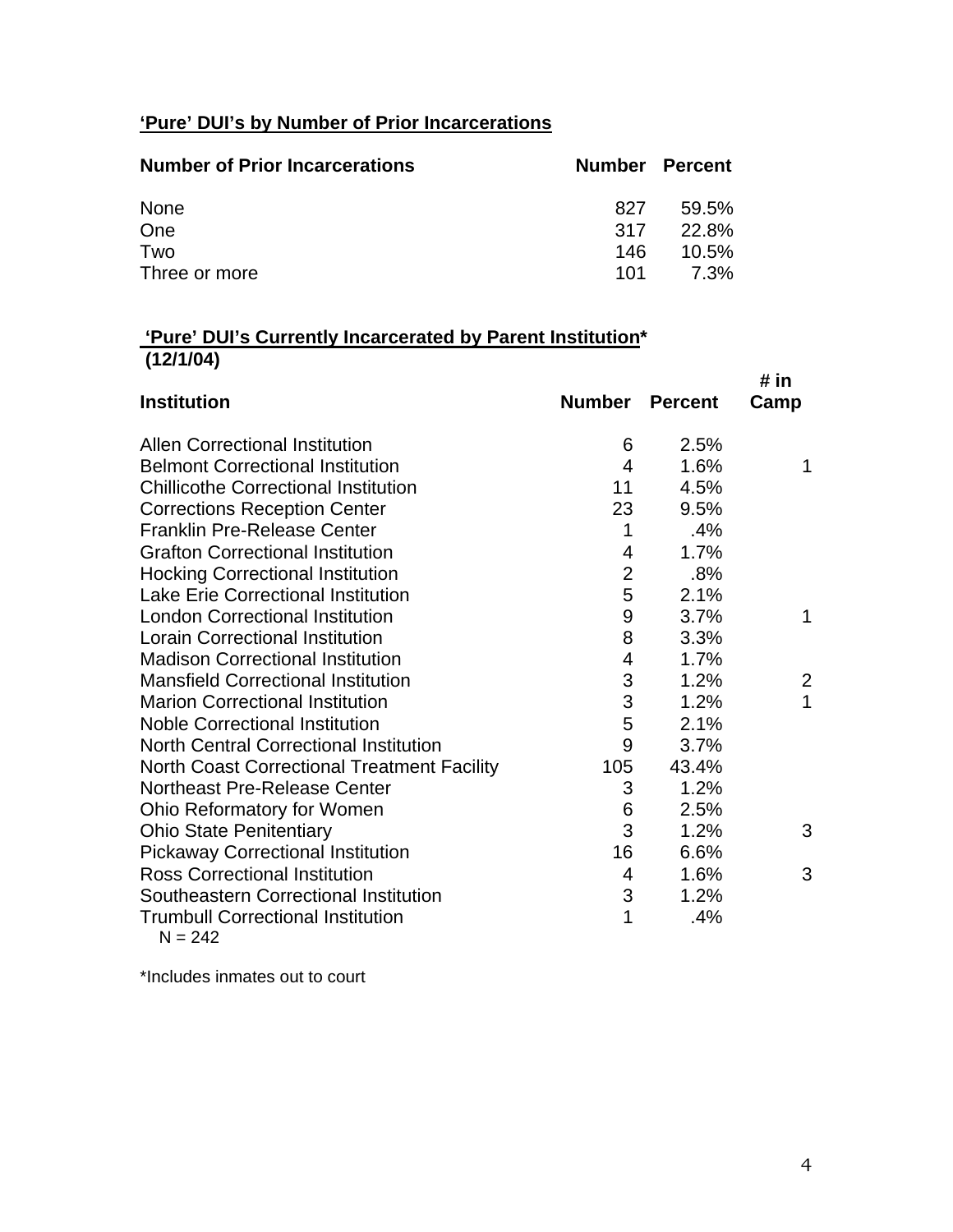## **'PURE' DUI OFFENDERS COMPARISON OF SELECTED RELEASE TYPES DEMOGRAPHICS AND TIME SERVED/TIME SAVED VARIABLES 12/1/04**

|                                                                         | <b>Release Types</b>        |                       |                                         |                              |                      |                       |                                                     |               |  |
|-------------------------------------------------------------------------|-----------------------------|-----------------------|-----------------------------------------|------------------------------|----------------------|-----------------------|-----------------------------------------------------|---------------|--|
| <b>Variables</b>                                                        | Post-<br>Release<br>Control |                       | IPP with<br>Post-<br>Release<br>Control |                              | Judicial<br>Release  |                       | Expiration<br>of Sentence<br>with No<br>Supervision |               |  |
|                                                                         | N                           | $\sqrt[6]{6}$         | N                                       | $\frac{9}{6}$                | N                    | $\sqrt[6]{6}$         |                                                     | $\sqrt[6]{6}$ |  |
| <b>TOTAL</b>                                                            | 413                         |                       | 212                                     |                              | 221                  |                       | 227                                                 |               |  |
| Race:<br>White<br>African-American<br>Native American<br>Asian<br>Other | 391<br>20<br>$\overline{2}$ | 94.7<br>4.8<br>$.5\,$ | 203<br>6<br>1<br>$\overline{2}$         | 95.8<br>2.8<br>$.5\,$<br>1.0 | 206<br>14<br>1       | 93.2<br>6.3<br>$.5\,$ | 212<br>15                                           | 93.4<br>6.6   |  |
| Gender:<br>Male<br>Female                                               | 399<br>14                   | 96.6<br>3.4           | 212                                     | 100.0                        | 197<br>24            | 89.1<br>10.9          | 213<br>14                                           | 93.8<br>6.2   |  |
| Age:<br>Mean<br>Median<br>Mode                                          | 37.6<br>37.0<br>36.0        |                       | 38.0<br>38.5<br>38.0**                  |                              | 37.0<br>37.0<br>38.0 |                       | 37.8<br>38.0<br>40.0**                              |               |  |
| <b>Commitment County:</b><br>Major Urban**<br><b>All Others</b>         | 189<br>224                  | 45.7<br>54.3          | 71<br>141                               | 33.2<br>66.8                 | 69<br>152            | 31.2<br>68.8          | 94<br>133                                           | 41.4<br>58.7  |  |

\*Column totals = 100%

\*\*Cuyahoga, Franklin, Hamilton, Lucas, Montgomery, Stark and Summit

\*\*\*Multiple modes; lowest value is shown.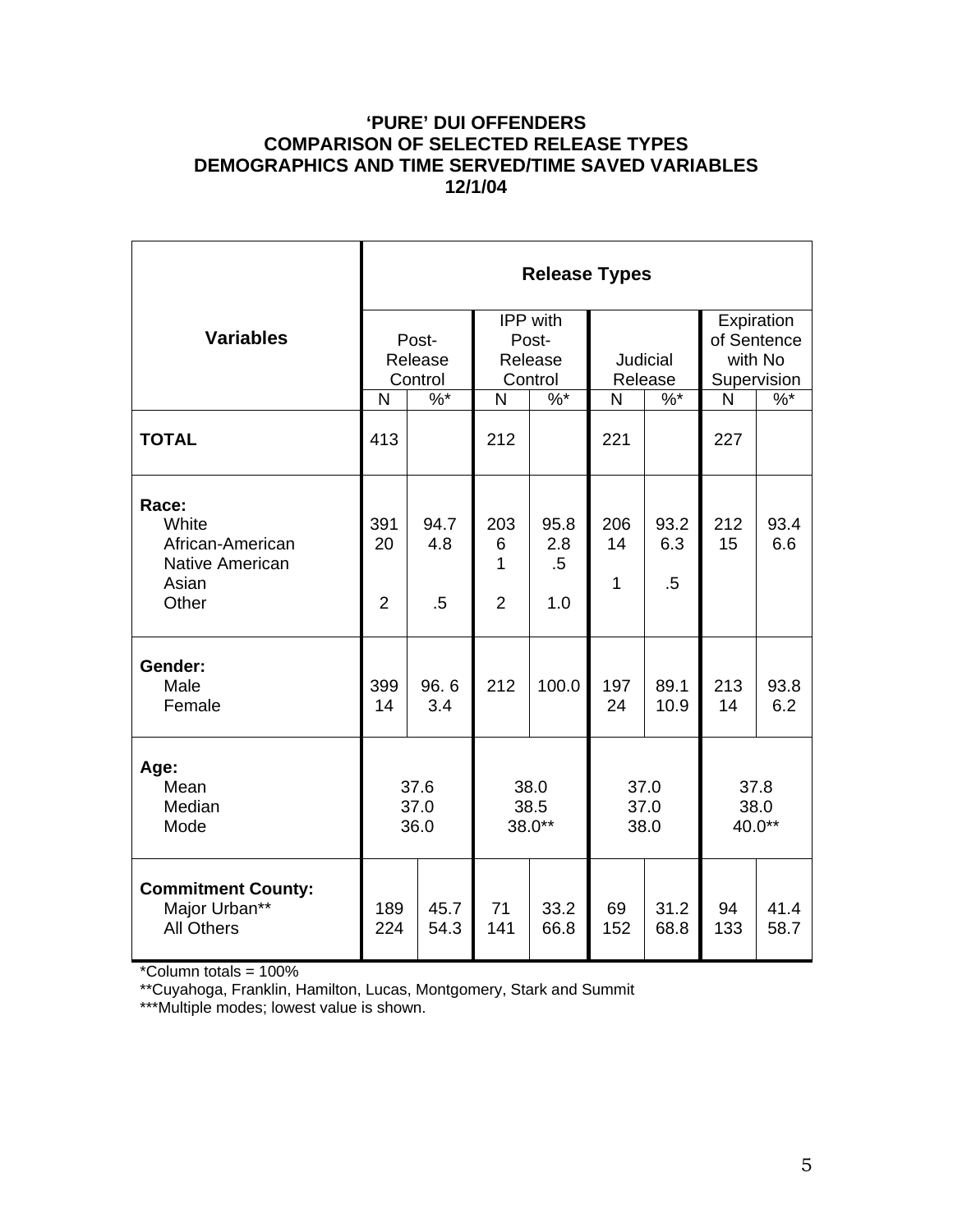|                                                                                       | <b>Release Types</b>                         |                              |                                               |                            |                       |                            |                       |                             |
|---------------------------------------------------------------------------------------|----------------------------------------------|------------------------------|-----------------------------------------------|----------------------------|-----------------------|----------------------------|-----------------------|-----------------------------|
|                                                                                       |                                              | IPP with                     |                                               |                            |                       |                            | Expiration of         |                             |
| <b>Variables</b>                                                                      |                                              | Post-                        |                                               | Post-                      |                       |                            |                       | Sentence                    |
|                                                                                       | Release                                      |                              | Release                                       |                            | Judicial              |                            | (with No              |                             |
|                                                                                       |                                              | Control                      | Control<br>Release                            |                            | Supervision)          |                            |                       |                             |
|                                                                                       | N                                            | $\%$ *                       | N                                             | $\%$ *                     | N                     | $\%$ *                     | N                     | $\%$ *                      |
| <b>Sentence Length</b><br>(Months):<br>Mean<br>Median<br>Mode                         | 11.0<br>18.6<br>12.0<br>15.0<br>12.0<br>12.0 |                              | 17.8<br>16.0<br>12.0                          |                            | 13.3<br>12.0<br>12.0  |                            |                       |                             |
|                                                                                       |                                              |                              |                                               |                            |                       |                            |                       |                             |
| <b>Number of Priors:</b><br>None<br>One<br>Two<br>Three or More                       | 226<br>100<br>43<br>44                       | 54.7<br>24.2<br>10.4<br>10.7 | 140<br>55<br>14<br>3                          | 66.0<br>25.9<br>6.6<br>1.4 | 150<br>38<br>19<br>14 | 67.9<br>17.2<br>8.6<br>6.3 | 137<br>54<br>23<br>13 | 60.4<br>23.8<br>10.1<br>5.7 |
| <b>Time Served (Months):</b>                                                          |                                              |                              |                                               |                            |                       |                            |                       |                             |
| Mean<br>Median<br>Mode                                                                | 8.6<br>7.8<br>$4.6**$                        |                              | 5.7<br>5.1<br>4.8                             |                            | 5.1<br>3.4<br>5.3     |                            | 10.3<br>8.4<br>5.3    |                             |
| <b>Time Saved Through</b><br><b>Early Release (Months):</b><br>Mean<br>Median<br>Mode |                                              | N/A                          | 12.1<br>11.7<br>9.4<br>7.5<br>$6.7***$<br>9.2 |                            | N/A                   |                            |                       |                             |

\*Column totals = 100%

\*\*Multiple modes; lowest value is shown